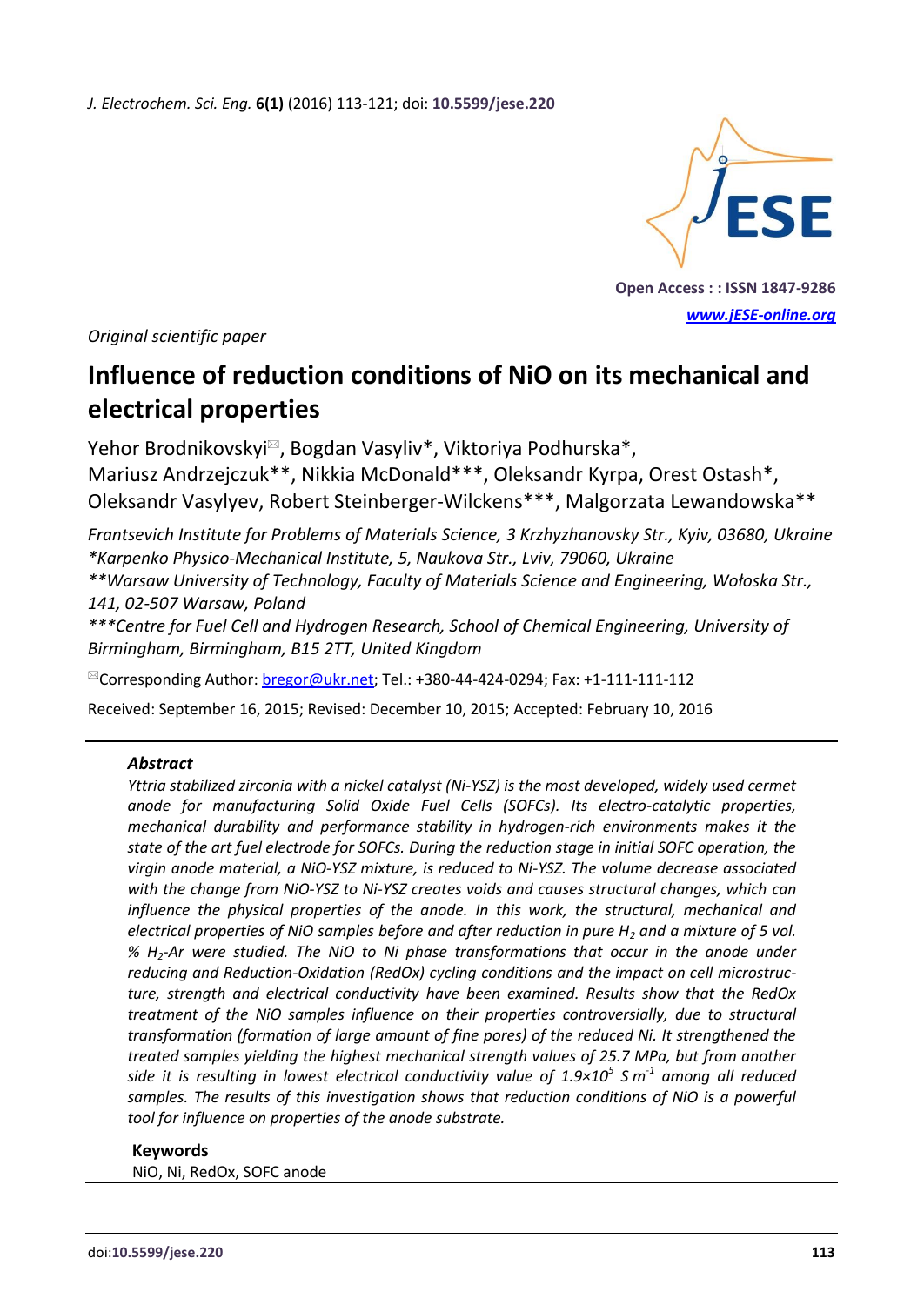## **Introduction**

Solid Oxide Fuel Cells (SOFCs) are energy conversion devices that convert chemical energy into electrical energy with higher conversion efficiencies and lower greenhouse gas emissions than conventional heat engines [1]. Traditional materials used in the manufacture of SOFCs include Ni-YSZ cermet for the anode, YSZ (8-10 mol. % Yttria Stabilized Zirconia) for the electrolyte and LSM-YSZ (Lanthanum Strontium Manganite – YSZ composite) for the cathode. These SOFCs typically operate on  $H_2$  at temperatures of 700-850 °C. Literature delivers vast information regarding SOFC component requirements [1]. Since this paper discusses research centered on anode material properties, anode component requirements will be the main focus. Ni has proven to be the best material for use in SOFC anodes due to its high catalytic activity for hydrogen oxidation, absence of undesirable chemical interactions with YSZ and good electronic conductivity, making Ni-YSZ the anode material of choice [2]. For simplification of anode manufacturing, NiO powder is typically used instead of Ni metal as Ni metal melts at temperatures commonly used for cell sintering. Because NiO does not form solid solutions with YSZ, the NiO-YSZ composite is reduced to a Ni-YSZ cermet during cell operation [3].

The reduction kinetics of NiO powders have been thoroughly studied [4-5], also it is known that the reduction of NiO to Ni is accompanied by volume and structural changes which influence the physical and mechanical properties of the anode [6-8]. It is clear that the transformation of NiO to Ni during reduction brings the changes into the anode structure and determines its final properties. To understand the impact of Ni phase transformations during reduction on the creation of Ni-metal networks within the anode composite the study of NiO properties after reduction are required. Moreover, normal SOFC start-up/shut down procedures where fuel flow is interrupted and system temperature is reduced may result in oxidation and reduction of Ni, which further greatly influences anode microstructure. This process, commonly referred to as RedOx cycling, is considered unfavorable by some researchers [8] due to drastic volume changes of the Ni phase, cracking and reduced strength of anode. While other researchers show RedOx cycling improves anode electrical and mechanical properties [9], at least initially. There is insufficient data to determine whether RedOx cycling improves or impairs the physical properties (electrical conductivity, mechanical strength) of Ni-YSZ anodes. To develop a better understanding of the influence of nickel phase on structure formation and properties of SOFC anode, it is important to study the microstructural changes of NiO samples and their properties before and after reduction and RedOx cycling. This work continues the previous study [10] and represents more details concerning formation of NiO structure under variable reduction conditions. The relationships between mechanical, electrical properties of treated NiO and its structure were established.

## **Experimental**

In this study commercial NiO powder (d50 =  $\approx$ 300 nm, Donetsk Chemical Reagent Plant, Ukraine) was used. The NiO powder was wet ball milled in alcohol using  $ZrO<sub>2</sub>$  media balls for 24 h and left to dry in air. The powder was passed through a 100 mesh sieve to achieve homogeneity and a narrow particle size distribution. Chromatographic thermal desorption (Sorbtometr P2,  $N_2$  gas adsorbate, Ar – gas carrier) and laser granulometry (SK Laser Micron Sizer PRO-7000) studies were carried out to determine powder surface area and agglomerate sizes. The size of the initial particles (crystallites) was estimated from TEM images of the powder. Reduction and RedOx cycling studies were performed on 25 mm diameter and 1.5-2 mm thick disc shaped samples that were pressed uniaxially at 20 MPa and then sintered at 1400 °C for 2 h in air using a VMK 1600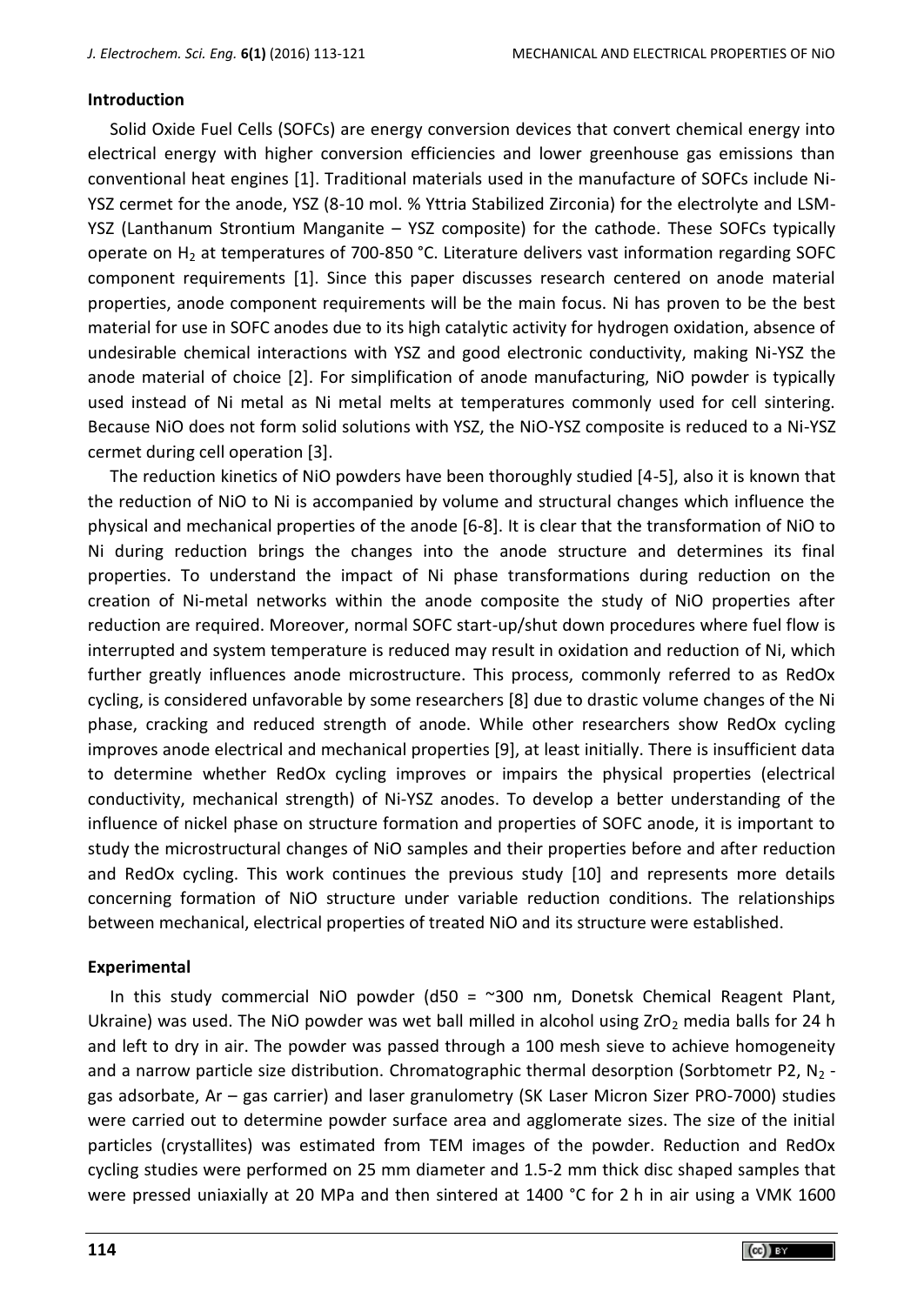Linn High Therm furnace (Germany). To improve compaction of as-pressed samples, polyvinyl alcohol was used as a plasticizer. The porosity of the sintered NiO samples was measured by means of the Archimedes method.

All NiO samples were divided into three groups and their reduction was carried out under three different testing conditions. The first group was reduced by holding the samples in high purity hydrogen (99.99 vol. %  $H_2$ ) at 600 °C for 4h. The second group was reduced by holding the samples in a 5 vol. %  $H_2$ -Ar fuel mixture at 600 °C for 4h and the last group was exposed to 5 RedOx cycles. Each RedOx cycle consisted of an initial 1h dwell at 600°C in the 5 vol. % H<sub>2</sub>-Ar fuel mixture followed by a 1 h dwell at 600 °C in air and ending with a 1h hold at 600 °C in the 5 vol. % H<sub>2</sub>-Ar fuel mixture [9]. 600 °C for the reduction of NiO samples was chosen as temperatures above 600°C can promote not only the sintering of a reduced highly porous Ni-metal layer but also decrease the kinetics of the reduction process due to mass transfer limitations [5]. It was shown that temperatures within the 550-600 °C range are most effective for the reduction of NiO powders and that the reduction of NiO compacts at 600 °C preserves the newly formed pores inside the Ni-grains.

Resistance measurements of the reduced samples were obtained by employing the DC 4-pt probe lateral method in air at 25°C. Mechanical strength tests for the non-reduced and reduced samples were performed by using the ring-on-ring biaxial bending method at room temperature [11].

Micrographs of the NiO grain shape and size were obtained using a TEM JEM100СXІІ, the crosssectional microstructures of the reduced and non-reduced NiO samples were compared using a Superprobe 733 SEM (JEOL, Japan), and a high-resolution NB5000 dual-beam system microscope (Hitachi High Technologies Corporation, Japan) was used for internal structure characterization. 3D image analysis of the treated NiO was carried out using focused ion beam (FIB-SEM) microscopy. NiO porosity and post-reduction volume phase changes were calculated via estimation of surface area of different NiO phases contained within the SEM sample images by means of GIMP and ImageJ software.

## **Results and discussion**

#### *Powder characterization*

A summary of the characterized NiO powder is presented in Table 1. It can be seen that the powder has a low surface area of 3 m<sup>2</sup> g<sup>-1</sup> and consists of big agglomerates with an average size of 12.9 µm. Figure 1 represents the general view of the initial particles of the NiO powder. NiO samples made from this powder were highly porous with an average porosity of 40  $\pm$  4 %.



*Figure 1. TEM image of NiO powder*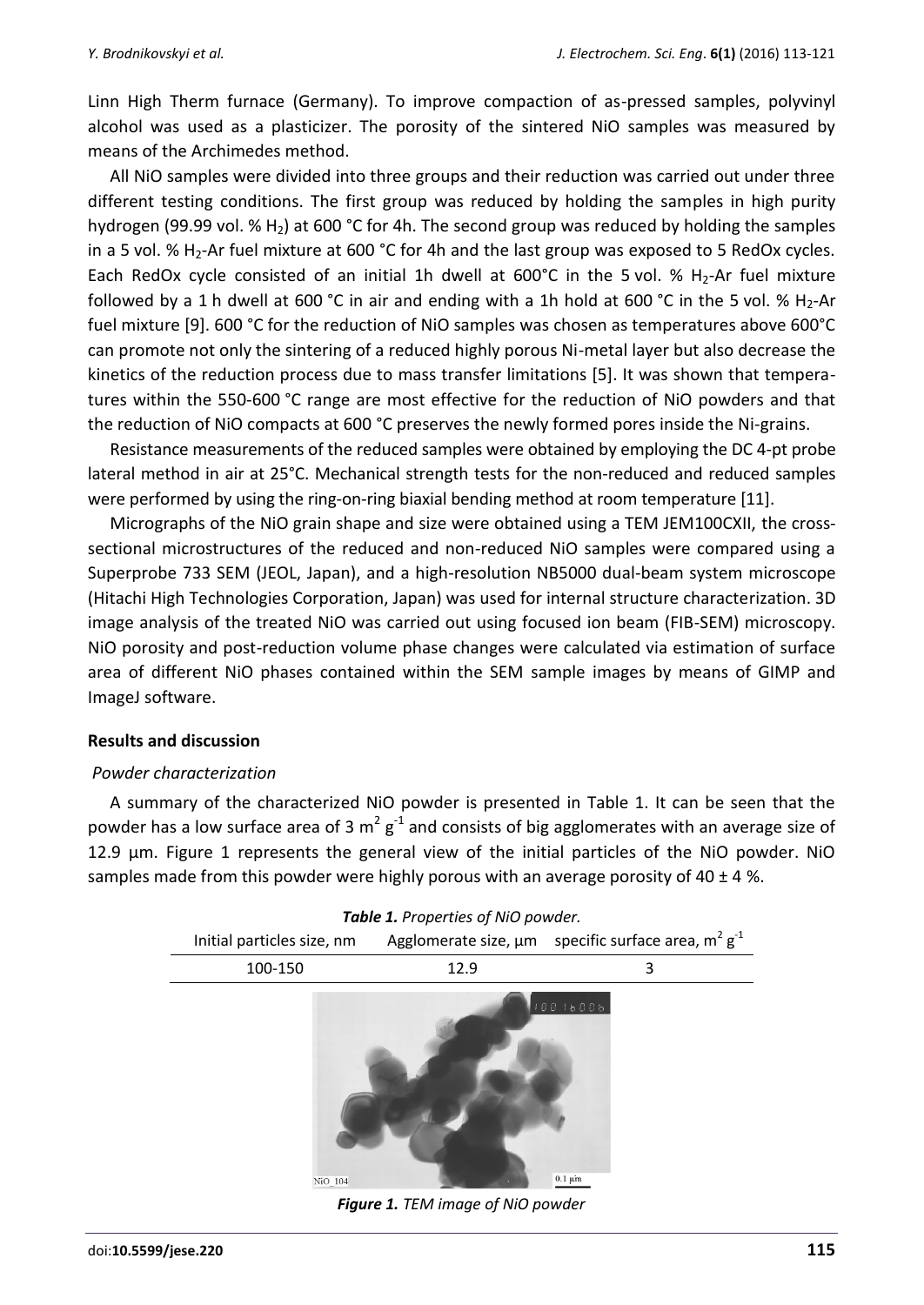#### *Microstructure*

The microstructure of the NiO samples in the non-reduced state is presented in Figure 2a. It can be seen that the sample consists of dense grains without visible defects along the boundaries and surfaces of the grains. The SEM image in Figure 2b shows a sample reduced in the 5-vol. %  $H_2$ -Ar mixture at 600 °C for 4 h which has fine pores along the grain boundaries and no visible changes in grain surfaces. It appears that the reduction of NiO in the 5 vol.  $% H_{2}$ -Ar mixture mostly effected on its grain boundaries. It is well known that the areas nearby grain contacts has the higher surface energy comparing to the grain surfaces what, for example, initiate diffusion processes and neck growth between grains during sintering of the powders compacts [12]. Thus, observed in Figure 2b structural changes of grain contacts can be explained by the aspiration of the material (NiO) to decrease its surface energy of the grain contacts via reduction of NiO to Ni. In other words, the grain boundary sites are more energy favored over grain surfaces for carrying out reduction processes. Also, it is known that the reduction of NiO in a hydrogen-containing medium begins from the nucleation of metallic clusters which then grow into crystallites at a near linear rate and this occurs at the interface between NiO and reduced porous Ni [4,5]. It means that the newly formed interface between NiO and reduced Ni is also more energy preferable site for further carrying out reduction processes comparing with the non-reduced NiO surface. Due to this, the primary reduction of the grain contacts results in further facilitation of the reduction front spreading in the direction from grains contacts to the grain cores due to already formed metallic Ni. This conclusion is in a good agreement with the FIB section of the reduced NiO samples in the 5 vol% H2-Ar mixture pictured in Figure 3a, which reveals much reduced grain contacts compared with the grain surfaces. As can also be seen in Figure 3a, as in Figure 2b, the NiO grains were only partly reduced - the core remained unaffected. The SEM micrograph obtained in BSE mode (Figure 3a), created a contrast in the imaging allowing a clear distinction between the Ni and NiO phases. The thickness of an outer Ni-metal rim surrounding the NiO grains is less than 400 nm. From Figure 3a it is possible to estimate the specific area of the Ni-metal rim relative to the total area of the grains. This estimation indicates that the Ni-metal rim is 11 % of the whole NiO volume. Thus, only about 11 % of the NiO phase was reduced to Ni in a mixture of 5 vol. % H<sub>2</sub>-Ar. The partial reduction of the NiO samples can be explained by insufficient contact between  $H_2$  (reducing agent) and the NiO surface due to the low content of  $H_2$  in the fuel and/or insufficient dwell time and/or too low operating temperature. These findings are in good agreement with the results of previous studies [13].

The detection of the reduction front nucleation and its spreading inside the grains of NiO helps to better understand the kinetics of the NiO reduction process. Nowadays, in order to explain the kinetics of the reduction process of NiO, the shrinking core model and the grain model employed by Szekely *et al.* [14,15] are generally used. The shrinking core model assumes that during reduction, the solid NiO particle consists of an un-reacted core (NiO), shelled by a uniform layer of the reaction product (Ni-metal rim). As the reaction proceeds, this layer thickens and the unreacted core shrinks. In the grain model, a particle is considered an agglomerate of the individual grains. The reduction of such particles occurs as the reduction of individual grains, proceeding non-uniformly and causing reduction fronts to appear at different sites [4].

In the case of highly porous NiO samples, the presence of brachiate porous channels facilitates the reduction according to the grain model, following further clarification. Firstly, the appearance of the nucleation of the reduction front is not as random as the grain model suggests [4]. The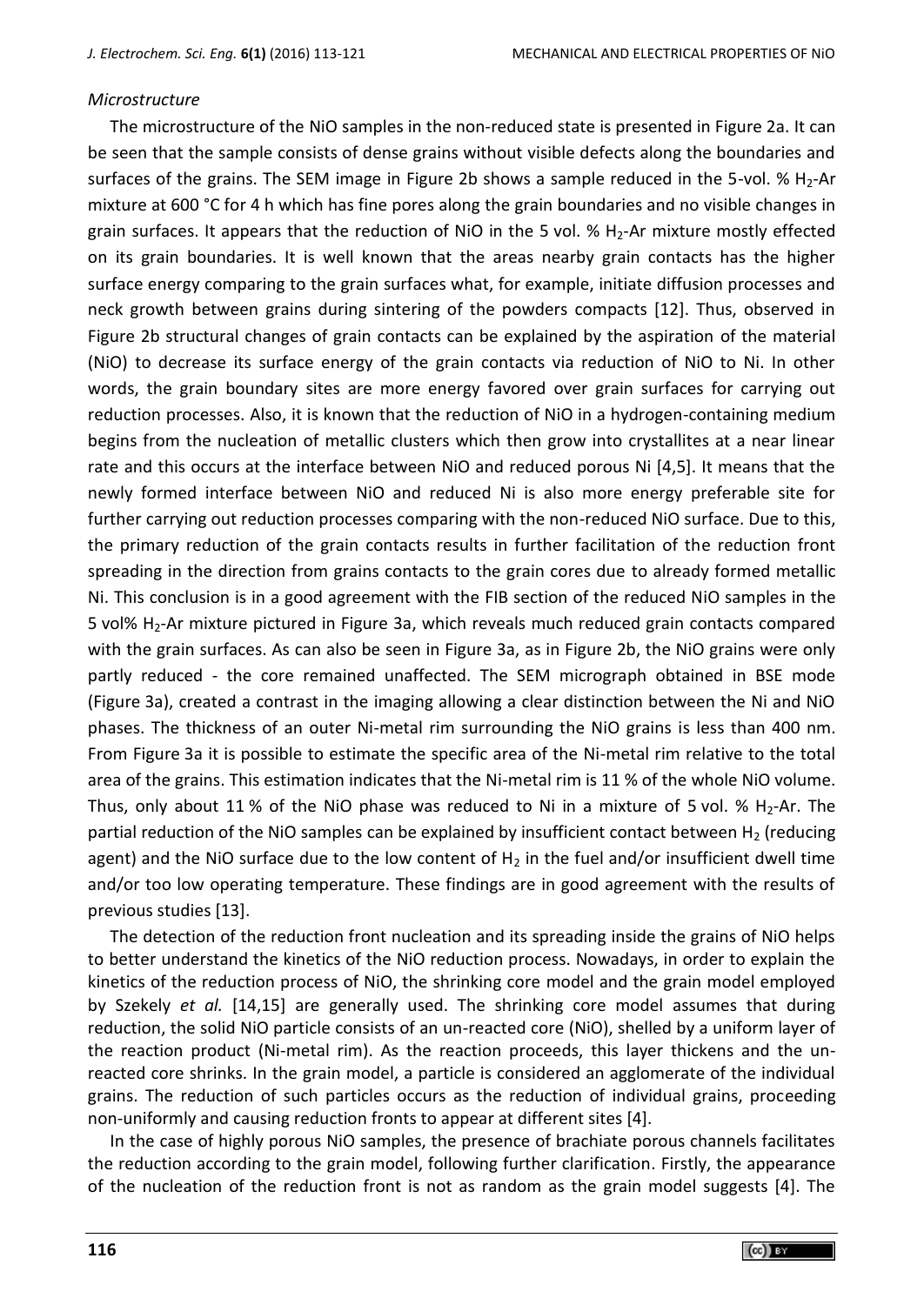reduction begins from specific sites with the highest surface energy such as grain contacts. It is possible to assume that the activity of these sites can be estimated via the dihedral angle between two given grains in the same way as for a sintering process [12]. Secondly, the direction of the reduction front spreading from grain contacts to the grain cores is not observed as a gradual reduction of individual NiO grains uniformly from grain surfaces to the cores as suggested by the shrinking core model.



*Figure 2. Typical SEM images of fracture surfaces of NiO samples before (a) and after reduction in different conditions: b – 5 vol. % H2-Ar; c – pure H2; d – RedOx*



*Figure 3. SEM images of NiO sample after (a) reduction in mixture 5 % H2-Ar at 600 °C; (b) reduction in pure H<sup>2</sup> at 600 °C; (c) RedOx in mixture 5 vol. % H2-Ar at 600 °C*

The full conversion of NiO into Ni was achieved during reduction of the NiO samples in pure  $H_2$ . This leads to a change in the grain surface as it becomes pitted with holes as seen it in Fig. 2c. The observed pits are most likely caused by the volumetric change of NiO to Ni during reduction. Research shows [7], that under reducing conditions, the physical dimensions (size/shape) of the initial NiO particles essentially stay the same but the volume changes of NiO-Ni occur by means of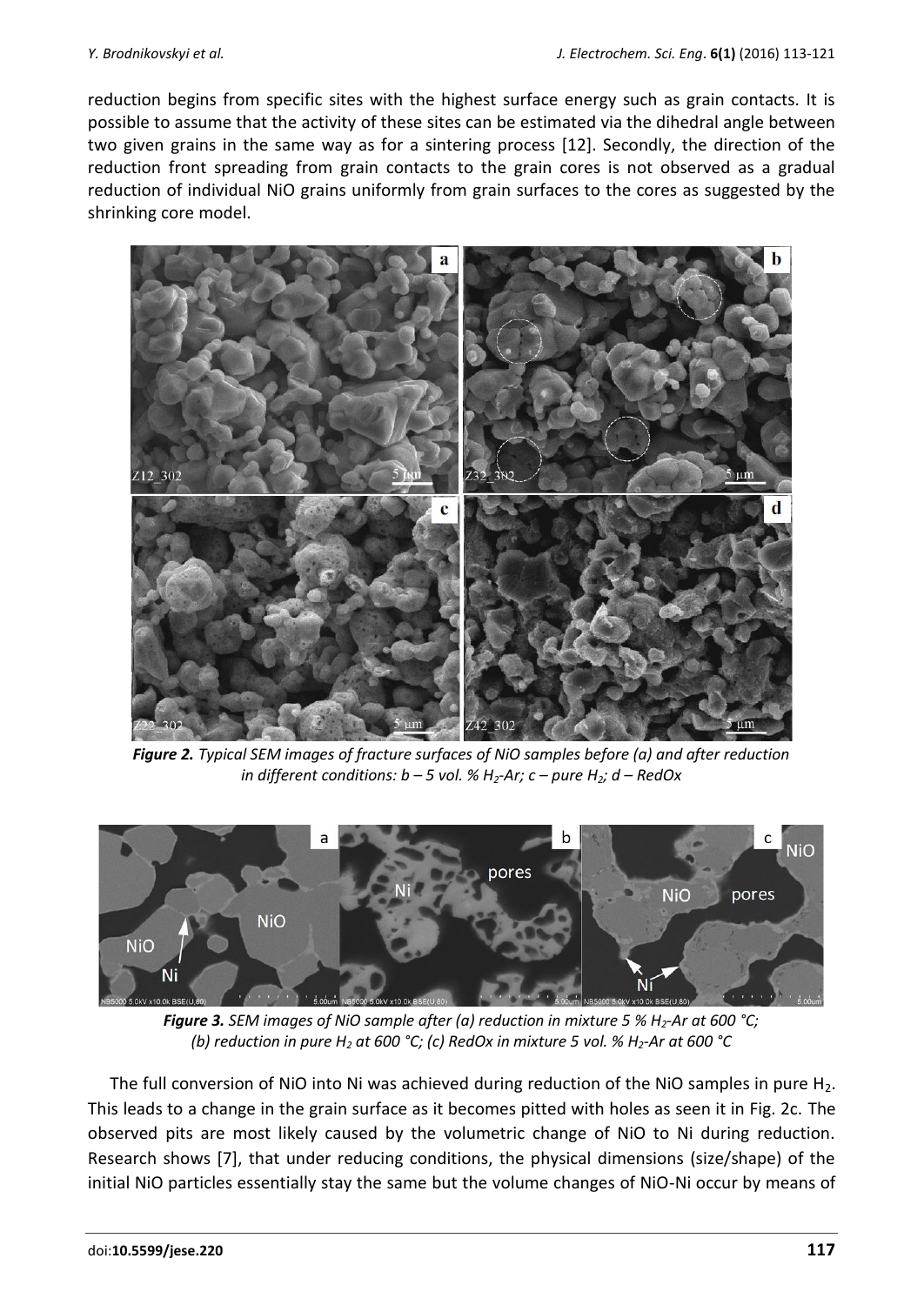pore formation inside the particles. The FIB sections of the NiO samples reduced in pure  $H_2$  at 600  $\degree$ C reveal a sponge-like Ni structure with pore sizes in the range of 50 to 500 nm as presented in Figure 3b. These results are also in agreement with previously reported findings [7,13]. Correlating the specific area of the newly formed pores to the specific area of the grains could give an approximation of the apparent porosity of the post-reduced NiO samples. So, the volume of the inner pores is 30% relatively to the volume of the grains. The initial porosity of the samples was 40 % and the volume of NiO phase was 60%, accordingly. After reduction of NiO to Ni 30% of solid phase became the newly formed pores. This 30 % from the initial solid phase NiO is 18 % of additional porosity to the initial porosity value 40 %. Thus, the total porosity of NiO sample after its reduction in pure  $H_2$  is about 58 %.

The use of the 5 vol. %  $H_2$ -Ar fuel mixture for the reduction of the NiO compacts was chosen to monitor the steps of the reduction process to better understand the kinetics of NiO reduction. While the use of the 5 vol. %  $H_2$ -Ar gas mixture is not effective for full reduction of NiO to Ni-metal, it is very useful for studying the microstructural changes in NiO during reduction. Thus, this gas mixture was used to study the influence of RedOx treatment on the properties of NiO samples. An initial view of the SEM images of the RedOx treated samples pictured in Figure 2d, show peculiar changes on the surface of the grains when compared against samples in the initial state and those reduced in the 5 vol.  $\%$  H<sub>2</sub>-Ar gas mixture as displayed in Figures 2a and b respectively. The edges of the grains became smooth while their surfaces became corrugated without the presence of big pitting holes as observed for samples reduced in pure  $H<sub>2</sub>$ . More detailed analysis of the RedOx treated samples reveal the transformation of the grain's surface structure as pictured in Figure 3c. The formed Ni-metal rim contained a lot of fine pores and resembled a sponge-like structure, while the cores of grains remain unreduced. The thickness of the Ni-rim of the RedOx treated samples was thicker than what was observed in a single reduction in the 5 vol. % H<sub>2</sub>-Ar gas mixture. From Figure 3c the specific area of the Ni-metal rim relatively to the total area of the grains was estimated. This estimation indicates that Ni-metal rim is 19 % of total grain area. This is practically twice as much than what was seen during a single reduction treatment in the 5 vol. %  $H_2$ -Ar gas mixture.

The appearance of a larger volume of reduced Ni-layer in NiO samples after RedOx treatment, which includes oxidation cycles, can be explained by the creation of a porous structure on the Ni layer surface. This finding suggests that following each reduction cycle more volume of material is reduced due to an increase in the available sample area because of the presence of pores created during RedOx cycles. Practically, the RedOx treatment actualizes the step by step reduction of NiO increasing the thickness and volume of the reduced Ni-layer. Moreover, comparing the structures of NiO samples pictured in Figures 3a and 3c makes it possible to observe the dynamics of the propagation of the reduction front. It is noticeable that the thickness of the reduced Ni-layer in a grains contact zone is thicker than the reduced Ni-layer from the surface of the pore. This shows that the reduction of NiO compacts occurs in regions where there is grain-to-grain contact and these sites are a priority zone for NiO reduction.

RedOx treatment has an even stronger influence on the formation of Ni-to-Ni intergranular contact than what has been observed during a single reduction in the 5 vol.  $%$  H<sub>2</sub>-Ar gas mixture and pure  $H_2$ . The difference in contacting between NiO grains after RedOx treatment and a single reduction in  $H_2$  is clearly seen in the SEM images of their surfaces pictured in Figures 4a and 4b respectively. In the case of a single reduction, the angularity of the grains are visible much like what is observed for unreduced NiO in Figure 2a but after RedOx treatment, the grains have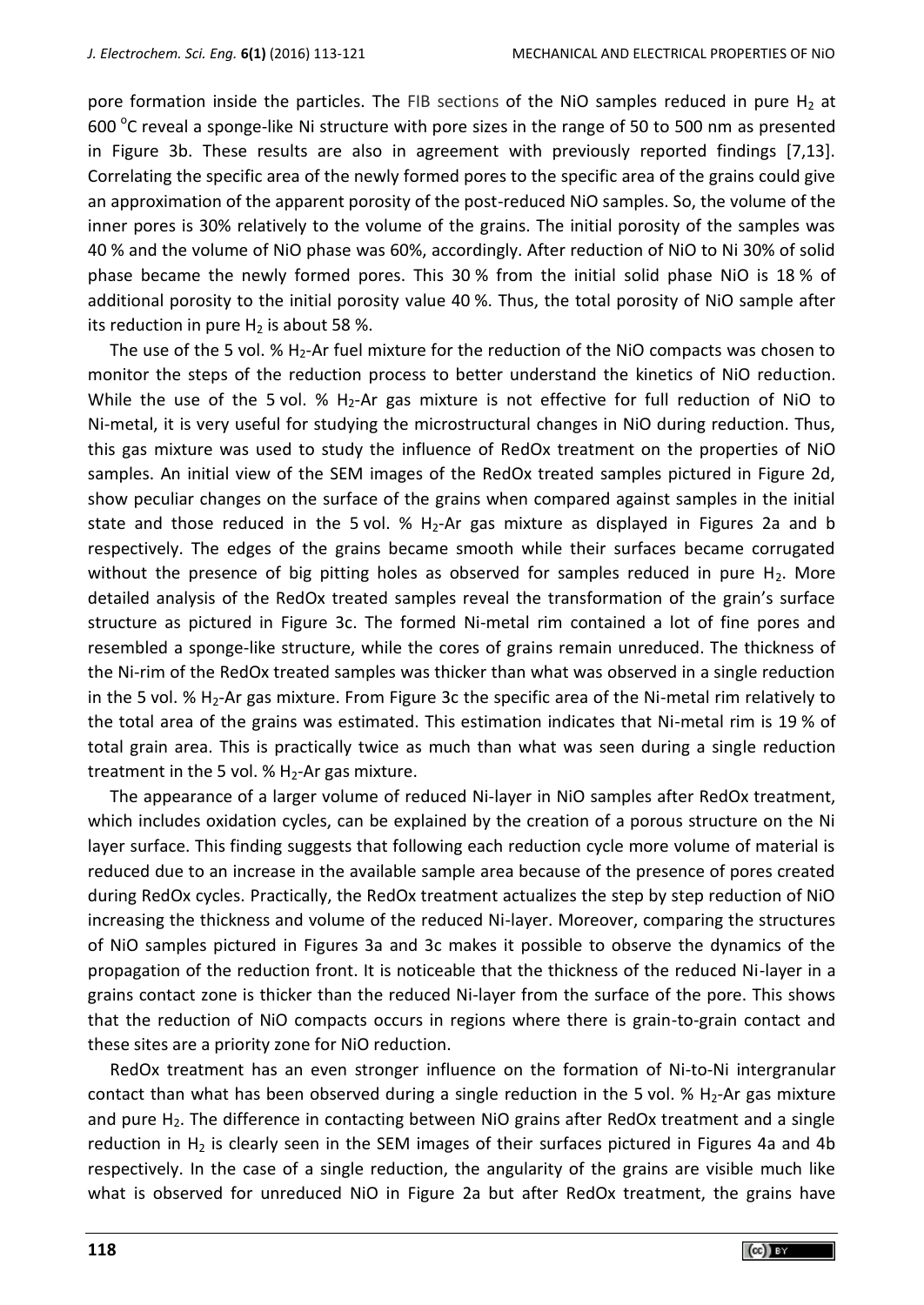smoother edges yielding a more rounded shape which serves to expand the contact area between neighboring grains as observed in Figure 4b.



*Figure 4. Typical SEM images of surfaces of NiO samples after RedOx treatment (a) and after single reduction in pure H<sup>2</sup> (b)*

### *Mechanical strength*

The results of this investigation on the mechanical strength of NiO samples before and after reduction in the aforementioned testing environments are summarized in Table 2. It can be seen that the mechanical strength of the samples increase after reduction and RedOx treatment when compared against the initial state.

| State of NiO samples                  | Strength, MPa | Electric conductivity, S $m^{-1}$ |
|---------------------------------------|---------------|-----------------------------------|
| Initial state                         | 13.3          |                                   |
| After reduction in 5 vol. % $H_2$ -Ar | 15.9          | $3.3 \cdot 10^{5}$                |
| After reduction in pure $H_2$         | 18.8          | $2.7 \cdot 10^{6}$                |
| After RedOx treatment                 | 25.7          | $1.9 \cdot 10^{5}$                |

| Table 2. Properties of NiO samples after reduction in different conditions [10]. |  |  |  |
|----------------------------------------------------------------------------------|--|--|--|
|----------------------------------------------------------------------------------|--|--|--|

An increase in the mechanical strength of the 5 vol%  $H_2$ -Ar reduced samples (15.9 MPa) when compared against samples in their initial non-reduced state (13.3 MPa) can only be related to the formation of Ni-Ni grain contacts what was discussed in paragraph 3.2. The presence of the ductile Ni metal component in the grain contacts improved the strength of entire sample. When examining sample mechanical strength, it is clear that Ni-Ni contacting yields higher values than NiO-NiO contacting.

Despite the newly formed porosity (see paragraph 3.2), the strength (18.8 MPa) of the anode samples reduced in pure  $H_2$  was also relatively higher than that in the initial state as indicated in Table 2**.** Such behavior can be explained by full transformation of NiO to Ni-metal and as result appearance of plasticity in the samples.

The strength of RedOx treated samples (25.7 MPa) is the highest compared with other samples. This obvious difference in strength can be explained by structural changes in the NiO samples after RedOx treatment. The newly formed fine porosity was observed in the Ni-rim of the RedOx treated samples as Figure 3c shows. It is seen that reduced grain contacts are very porous too. These fine pores complicate the passage of cracks through grain contacts and thus make them stronger. The close examination of the microstructure of the fracture surfaces picture in Figure 2 indicates the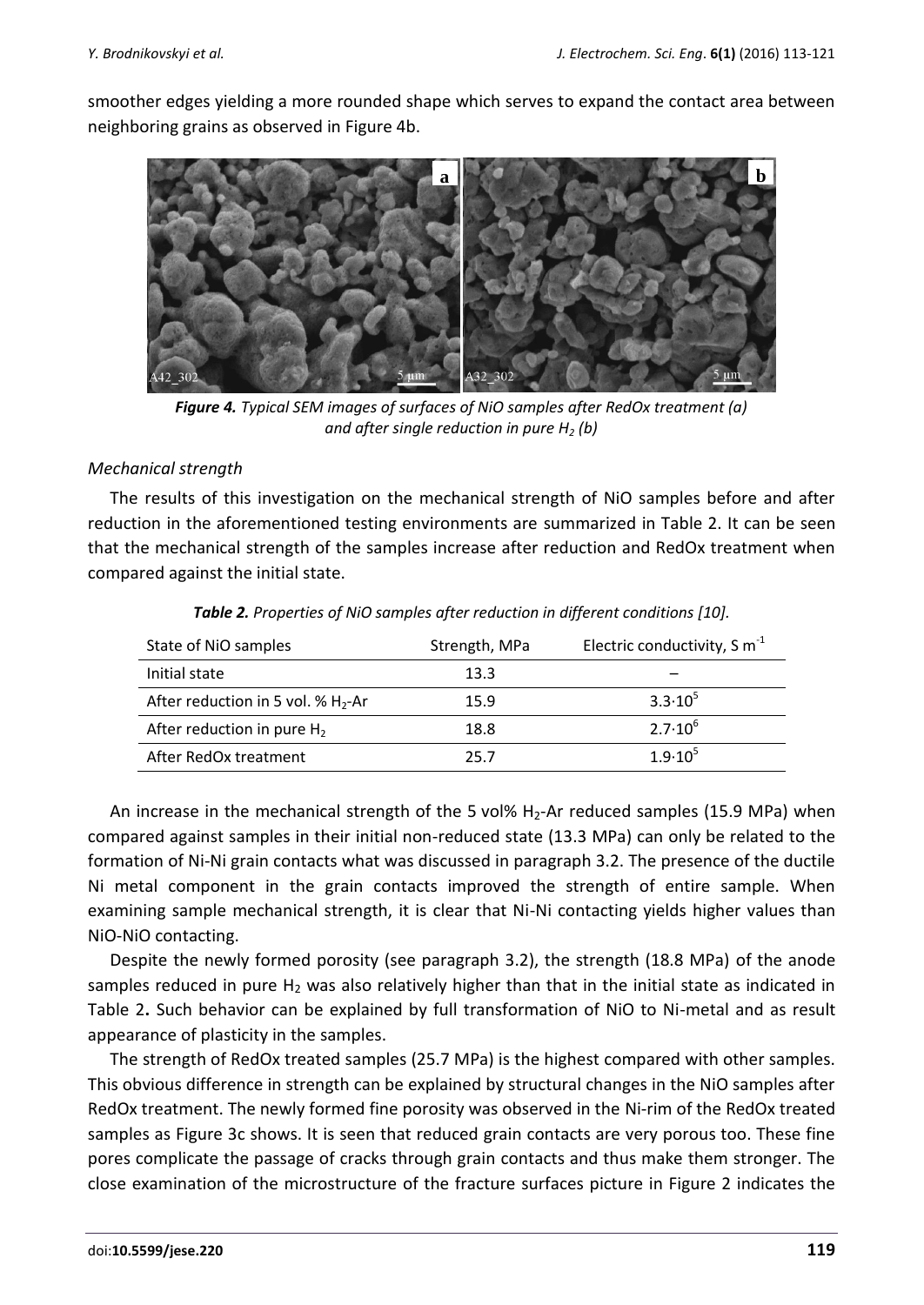cleavage facets only in RedOx treated samples (Figure 2d). The sizes of these facets are proportional to the sizes of the grains of the sample. This implies that the sample fracture permeates through the bodies of the non-reduced NiO grains. It is evident that formed porous Ni-Ni grain contacts are stronger over the dense NiO grain bodies (core).

## *Electrical conductivity*

Depending on the selected reduction medium the NiO samples were reduced to a varying degree. The mixture of Ar with 5-vol. %  $H_2$  can reduced NiO samples only partially. Only about 11 % of NiO was reduced to the Ni-metal as it was introduced above in paragraph 3.2. The grain surfaces and grain contacts were reduced to Ni-metal phase, but the grain cores left unreduced in NiO phase. NiO phase is a bad electronic conductor and limits the conductivity of the whole sample. Thus, only the reduced Ni-metal rim, a thin layer of the grain surfaces and grain contacts, can react as electronic conductor in this sample. Due to this, NiO samples reduced in the mixture 5 vol% H<sub>2</sub>-Ar had relatively low electrical conductivity of 3.3 $\cdot 10^5$  S cm<sup>-1</sup> as listed in Table 2.

Despite of newly formed porosity during reduction and a quite high value of total porosity of 58% these samples had the highest electrical conductivity 2.7 $\cdot$ 10<sup>6</sup> S cm<sup>-1</sup>. This can be explained by the creation of the highest cross-sectional area of the conductor (Ni-metal) as a result of full transformation of the ceramic NiO sample into a Ni-metal sample.

For RedOx treatment, a mixture of 5 vol%  $H_2$ -Ar was used. Only partial reduction of NiO was observed in the treated samples. The reason is the same as in the case of single reduction of NiO in a mixture 5 vol%  $H_2$ -Ar. As introduced in paragraph 3.2 above, RedOx treatment allowed reducing more amount of NiO (about 19 %) when comparing with single reduction in a mixture – which was about 11 %. Due to the limitation of electronic conduction (Ni-metal phase) it was expected that these samples had much lower conductivity than the samples reduced in pure  $H<sub>2</sub>$ , but they represented the lowest electrical conductivity of 1.9 $\cdot$ 10<sup>5</sup> S m<sup>-1</sup> as listed in Table 2. In spite of the big difference in reduced Ni amount (practically double), a 42 % decrease in the electrical conductivity from 3.3 $\cdot$ 10<sup>5</sup> to 1.9 $\cdot$ 10<sup>5</sup> S m<sup>-1</sup> for the NiO samples under RedOx treatment compared to the single gas mixture reduced samples was observed. This can be explained by newly formed fine porosity in the Ni-metal layer as seen in Figure 3c. Newly formed fine porosity as nonelectronically conducting phase decreases the total conductivity of the Ni-rim due to thinning of the cross-sectional area of the conductor (Ni). In case of single reduction in the gas mixture the visible porosity in the Ni-rim was not observed as Figure 3a showed. Thus, a thin and dense Ni-rim formed after single reduction in gas mixture provides higher electrical conductivity compared with the thicker and highly porous Ni-rim formed after RedOx treatment.

#### **Conclusion**

Results show that the RedOx treatment of the NiO samples provides the formation of a large number of fine pores in the reduced Ni-metal layer. These newly formed fine pores influence on the properties of the NiO samples controversially. On one side, it strengthened intergranular contacts yielding the highest mechanical strength values of 25.7 MPa and, on the other side, resulted in the lowest electrical conductivity value of 1.9  $\cdot$  10<sup>5</sup> S m<sup>-1</sup> among all reduced samples.

The mechanical strength of the NiO samples after reduction in pure  $H_2$  and 5 vol. %  $H_2$ -Ar were 18.8 and 15.9 MPa respectively, while the strength of NiO samples before reduction (initial state) was 13.3 MPa. The electrical conductivity of reduced NiO in 5 vol. % H<sub>2</sub>-Ar (3.3  $\cdot$  10<sup>5</sup> S m<sup>-1</sup>) was